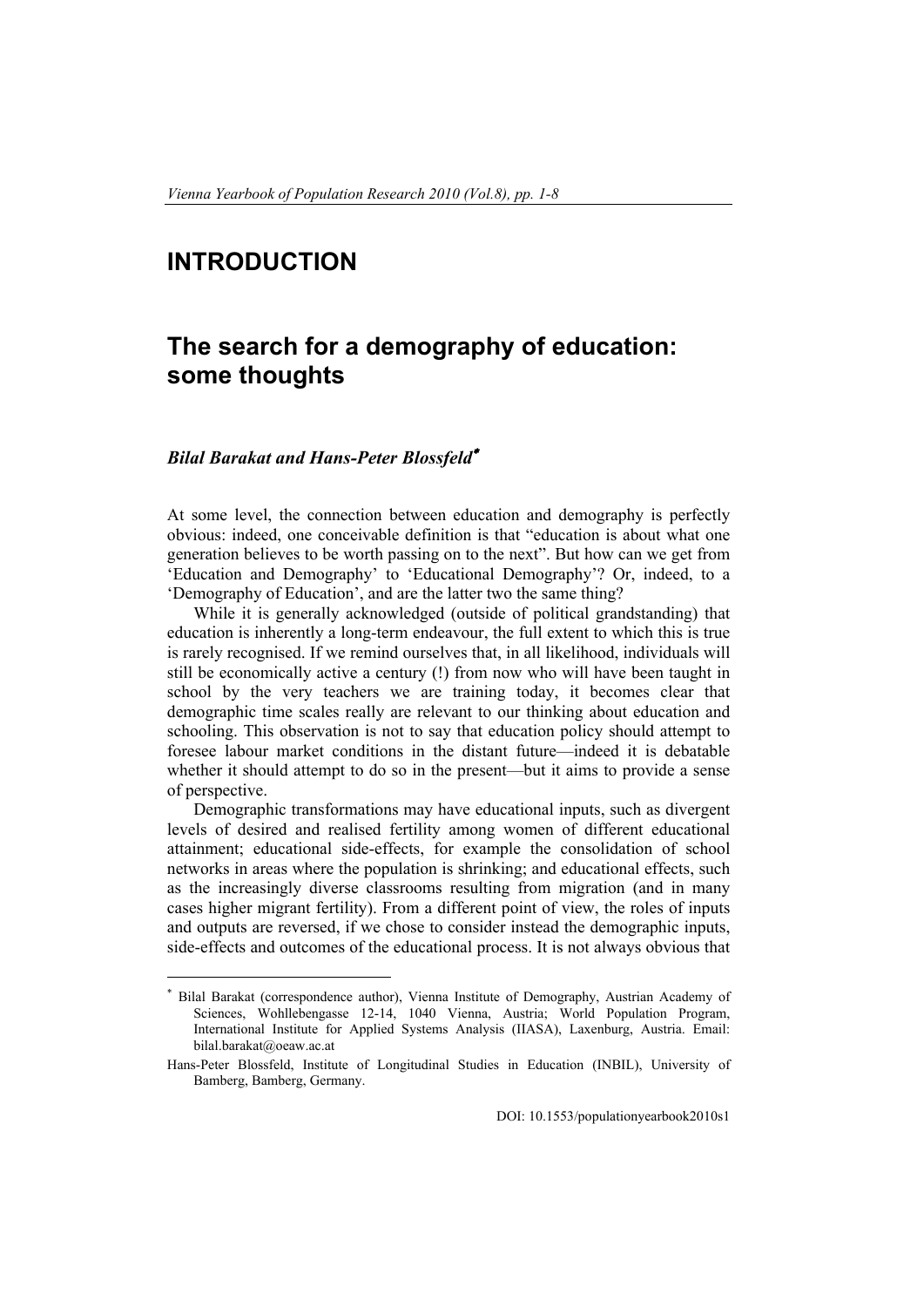these phenomena have anything in common that might serve as a 'core' for a Demography of Education.

However, this situation should not serve as an excuse to dismiss the notion altogether. Consider the well-established field of 'Economics of Education'. Here too, the economic perspective can be applied both to educational inputs (the provision of resources) and outcomes (namely private and social returns). Nevertheless, these perspectives can be seen as two sides of the same coin. Indeed both the question "Who benefits?" and "Who pays?" are at the core of economic thinking, and we do not need to fall back on a principle quite as crude as "(S)he who benefits should pay" to recognise that the two questions are closely linked both normatively and in practice. Indeed, current debates in some European countries about university tuition fees financed by taxing graduate salaries vividly demonstrate this link. Where, then, are we to search for the 'essence' of a Demography of Education that conceptually ties together demographic and educational phenomena into a coherent framework?

That the interrelations between demography and education take many forms is reflected in the diversity of the contributions to this issue. Fertility is the subject of four of the ten research articles included here. The next four deal with educational gradients in health and mortality, from a variety of perspectives. The remaining two conversely focus on educational attainment, taking demographic change into account and/or employing demographic techniques. For the convenience of readers, this thematic grouping is reflected in the page order of the contributions.

There are, however, other ways of grouping them. One is to differentiate between those studies that focus on a specific country, and those that are comparative. Among the latter, comparisons between European, sub-Saharan, developing countries worldwide, and a global comparison are represented.

A more profound distinction between the studies may, perhaps, be based on the paradigms, assumptions and ambitions they bring to bear on the study of the connections between education and demography. Obviously no clear-cut categorisation can be applied in this respect. Nevertheless we can observe that some of the contributions are closer in 'spirit' to each other than others, and that these similarities may cut across the geographical and thematic categories mentioned above.

Clearly related in this sense are the contributions by Rios-Neto and Guimarães, and by Spielauer. Both focus on the application of demographic approaches (in the widest sense) to shed light on the educational processes of primary interest. In *The demography of education in Brazil: inequality of educational opportunities based on Grade Progression Probability (1986-2008)*, Rios-Neto and Guimarães disaggregate the expansion in educational attainment in Brazil over the past couple of decades into components representing increased coverage and changes in grade progression, and use these results to test Mare's classical sociological theories regarding inequality in educational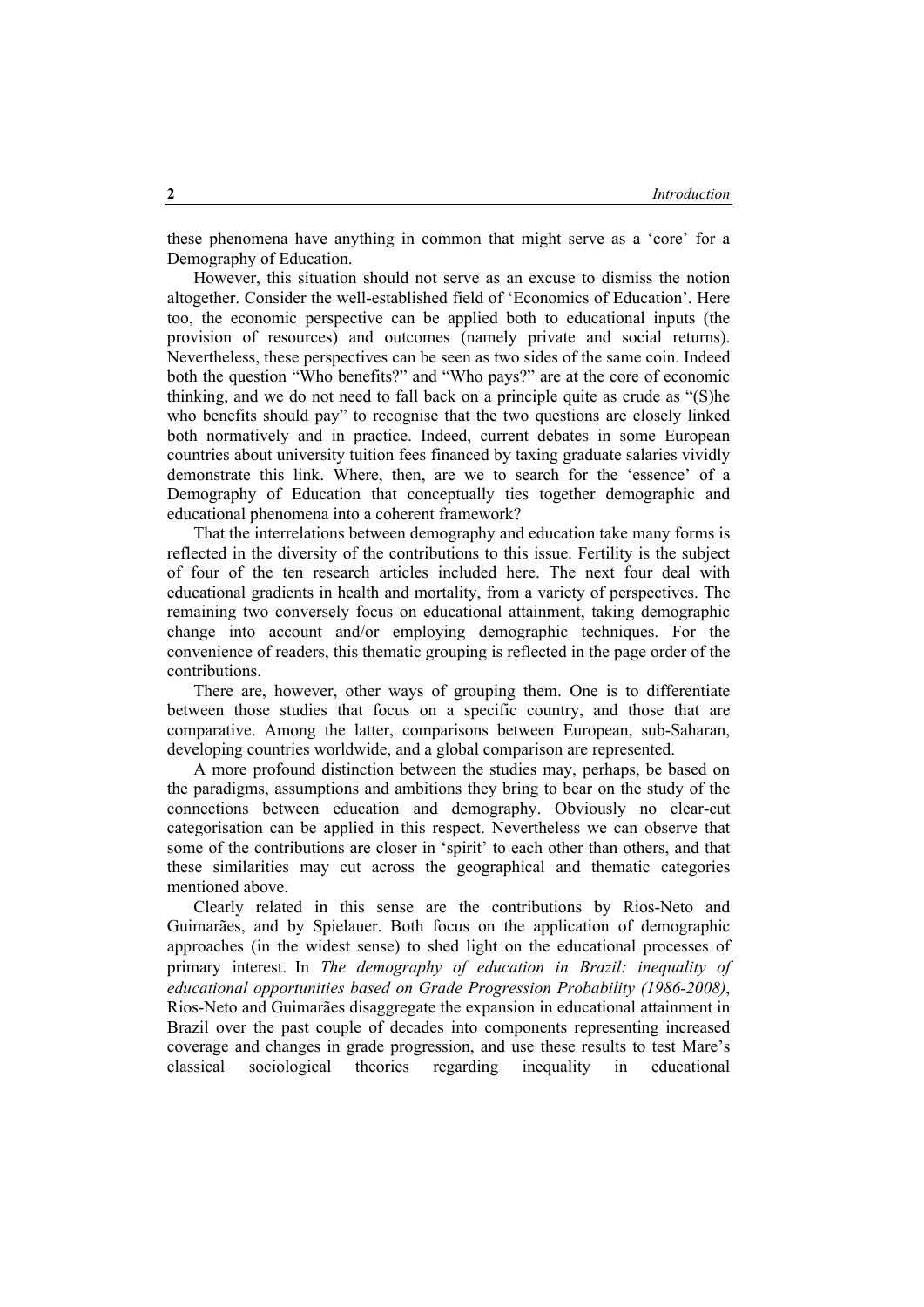opportunity. Spielauer, in *Persistence and change of the relative difference in educational attainment by ethno-cultural group and gender*, uses Statistics Canada's population projection microsimulation model *Demosim* to examine the dynamics of the relative difference in educational attainment by ethno-cultural group and gender in Canada. It serves as a reminder of the extent to which the education profile of the population depends not only on educational processes themselves but also on composition effects shaped by fertility and migration dynamics.

Examples of such demographic perspectives and techniques are highly welcome, as these are frequently lacking in educational policy debates, even at the highest level. The dangers of neglecting the demographic dimension in formulating educational policy can be clearly seen in examples such as the setting of international development targets for reducing illiteracy without regard for demographic inertia and the way in which this inertia determines which targets can be achieved through improved schooling of the young and generational replacement alone, and which require extensive literacy campaigns directed at adults. Such campaigns would require a massive policy effort.

In fact, education is a process where nothing happens 'by itself' (whether in cognitive learning or in policy). As a result, in education, both at the micro and macro levels there is always a question of *rationality in action*. The teacher standing in front of a classroom must decide on how to conduct the lesson, even while contradictions in the evidence from cognitive science and psychology on the phenomenon of learning remain unresolved. Similarly, policy choices can rarely, if ever, be delayed until evidence exists that meets scientific standards of being conclusive.

This results in an unavoidable need to develop and to deal with causal *heuristics*. Not only are the opportunities for randomised experiments extremely rare in the context of population-level educational and demographic phenomena, but in any case, a randomised controlled trial does not necessarily capture what is of greatest policy interest. The latter's pragmatic focus is almost always the marginal effect of exposing those on the threshold of treatment. This requires modelling the (self-)selection process, rather than random experimental assignment. The contributions in this collection struggle with this problem in different ways.

The observation that different fields of study may have starkly different consequences for demographic behaviour, as Bagavos demonstrates in his piece *Education and childlessness: The relationship between educational field, educational level, employment and childlessness among Greek women born in 1955-1959*, may serve as an example. By itself, we may either interpret this as evidence that it is the *content* of education that matters. However, we may also conclude the contrary: that having graduated from university has no intrinsic effect, and that it is in fact the disparate socio-economic labour market conditions which graduates of different courses are faced with that account for the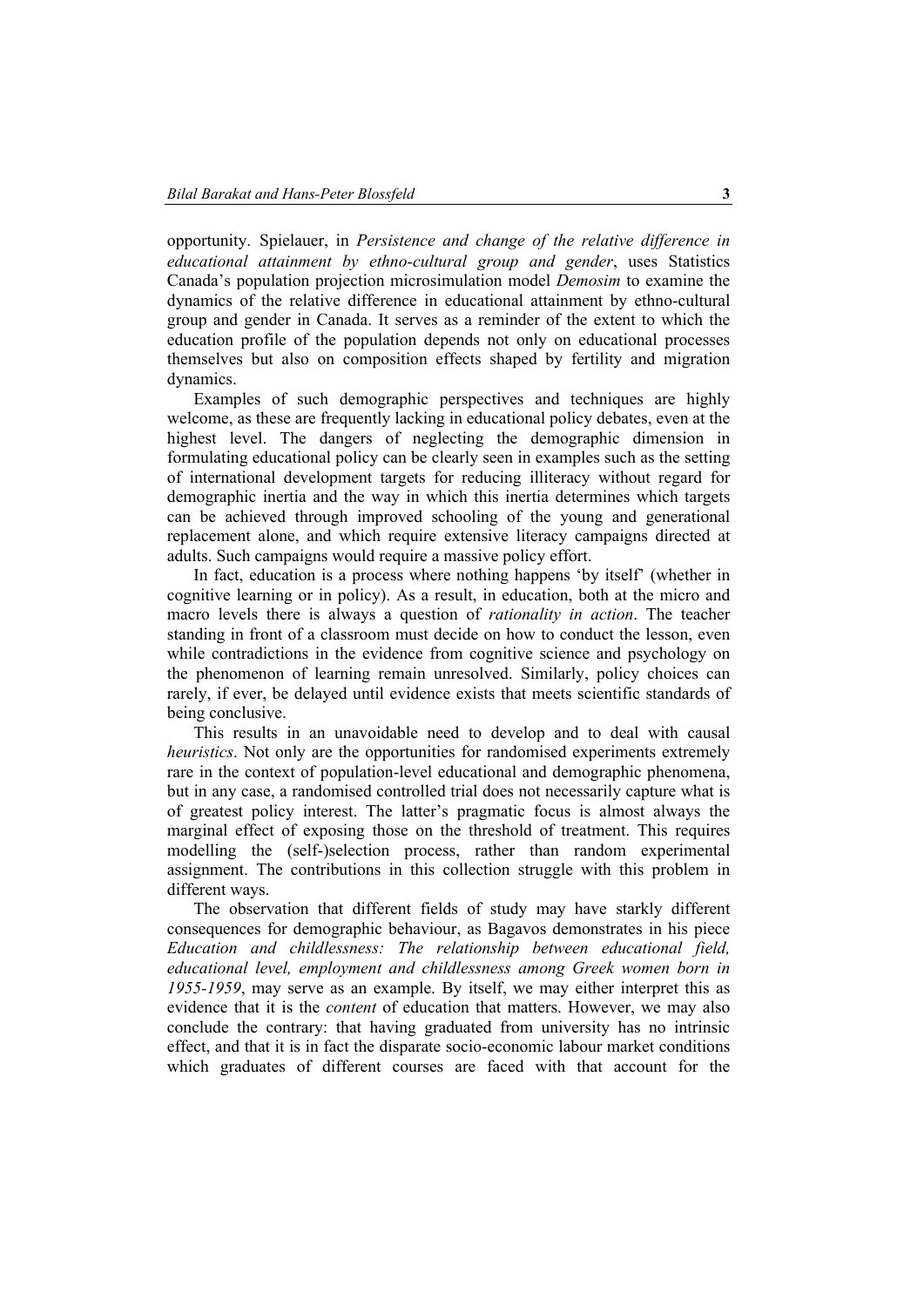demographic divergence. Else, it may be neither, but self-selection into academic disciplines.

This does not mean we need fewer such studies, but on the contrary: that we need more, from different countries, and in particular comparative ones. Only by comparing graduates in a given discipline with respect to their selection mechanism, the course contents and work environments they encounter and their fertility relative to graduates from other disciplines and across countries, can we begin to draw sound conclusions.

Focusing on the disaggregation of the demographic outcome, namely parityspecific fertility, rather than the disaggregation of the educational covariate, Van Bavel and Różańska-Putek examine *Second birth rates across Europe: interactions between women's level of education and child care enrolment.* Here too, the statistical evidence by itself only goes so far but, embedded into a cautious and well-reasoned argument, sheds valuable light on why we should not expect a simple relationship between the availability of child care and fertility by education.

While still shy of proving a casual link, arguments based on covarying educational and demographic behaviour are strengthened if these patterns can be shown to hold over time. Two contributions examine the expansion of education in a European country and relate it to the evolution in fertility, and health and mortality, respectively. A side effect of such an approach is the ability to estimate how much of the change in demography can be attributed to a composition effect, where the level of educational attainment either epitomises or at least indicates membership in the different behavioural groups.

Neels and De Wachter, in *Persistent socio-economic differentials in Belgian fertility: can they explain secular trends in tempo and quantum?*, argue that educational expansion may account for almost half the change in early fertility between Belgian cohorts born before and after 1950, and also that the education level has to be taken into account in assessing the impact of the economic and policy environment on the tempo and quantum of order-specific fertility.

The findings by Klotz, in *Convergence or divergence of educational disparities in mortality and morbidity? The evolution of life expectancy and health expectancy by educational attainment in Austria in 1981-2006*, namely that in addition to the composition effect of educational expansion shifting the population into lower-risk groups, the female life expectancy gap decreased at the top, but increased at the bottom end of the educational attainment scale, confirms the suspicion that the education groups are far from homogeneous, and that selection is operating on other characteristics that have health implications.

Taking the above approach and applying it to the problem of *projection*, KC and Lentzner look both into the past and the future in their investigation of *The*  effect of education on adult mortality and disability: a global perspective. Their analysis leads to the conclusion that taking the educational composition effect into account, our expectations for disability burden formed purely on chronological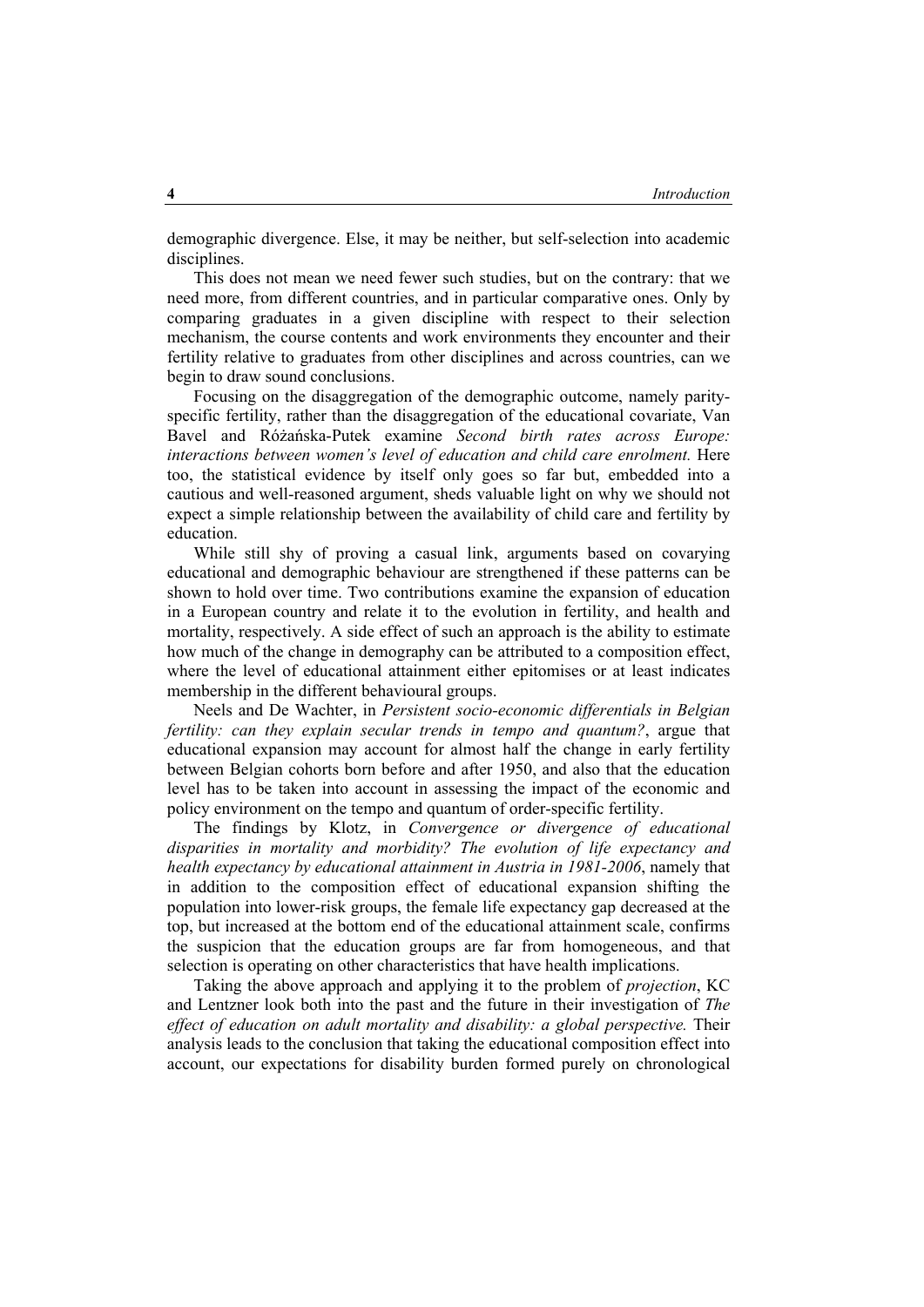age have to be adjusted significantly.

It is trivially true that an analysis of (co-)variance (not even in its manifestation as formal statistical tests) does not establish causality. Yet it is certainly not the case that it produces no insights that could be used in a causal argument. The observation that a variable *x* is an important source of variation in outcome *y* cannot prove causality because it cannot refute certain kinds of alternative causal explanations (such as a common cause). But neither does it mean it cannot refute any. An important example is that if the residual variance after accounting for educational variation is less than that remaining after accounting for income variation, this pattern is incongruous with the claim that the educational effect is merely an indirect one operating through income alone. Indeed, the formalisation of this type of reasoning is what confirmatory analysis in Structural Equation Models is based on.

Fuchs, Pamuk and Lutz, in their piece *Education or wealth: which matters more for reducing child mortality in developing countries?* make precisely such a comparison between two competing explanations. They too find that the supposition that education operates on child mortality (in this case) only or mostly through wealth effects does not square with the empirical evidence.

In any case, one researcher's "competing explanation" is another's "mechanism". Even in mathematics, Lakatos (1976) reminds us that the central challenge is not to prove *that* a result holds, but to clarify *under which conditions* it does so. The contribution by John Boongaarts, a sweeping review of fertility in sub-Saharan Africa, *The causes of educational differences in fertility in sub-Saharan Africa* serves to illustrate this. The title tellingly—and aptly—speaks of "causes *of* educational differences in fertility", rather than "educational causes…" Flandorfer and Fliegenschnee in their piece *Education and health: theoretical considerations based on a qualitative Grounded Theory study* investigate how education influences health behaviour.

These two papers employ very different methods, at vastly different geographic scales and levels of measurement. Yet they share a purpose, somewhat distinct from that of the other contributions. Both attempt to elucidate the *mechanisms* through which education affects demographic behaviour. By uncovering mediating factors through which education operates indirectly, the authors mean to explicate the causal effect of education, not to disprove it.

The objections to crediting formal education with more than a correlative role deserve serious attention. To this end, we have invited three scholars to contribute their thoughts on this controversial question in the form of short argumentative pieces, which add up to a separate debate section in this issue. This debate centres on the following question: If it is an important source of heterogeneity for most processes that population statistics and projections are commonly used for, *should educational attainment routinely be used as an additional dimension of disaggregation, alongside age and sex?* 

The three contributors to the debate come to extremely different conclusions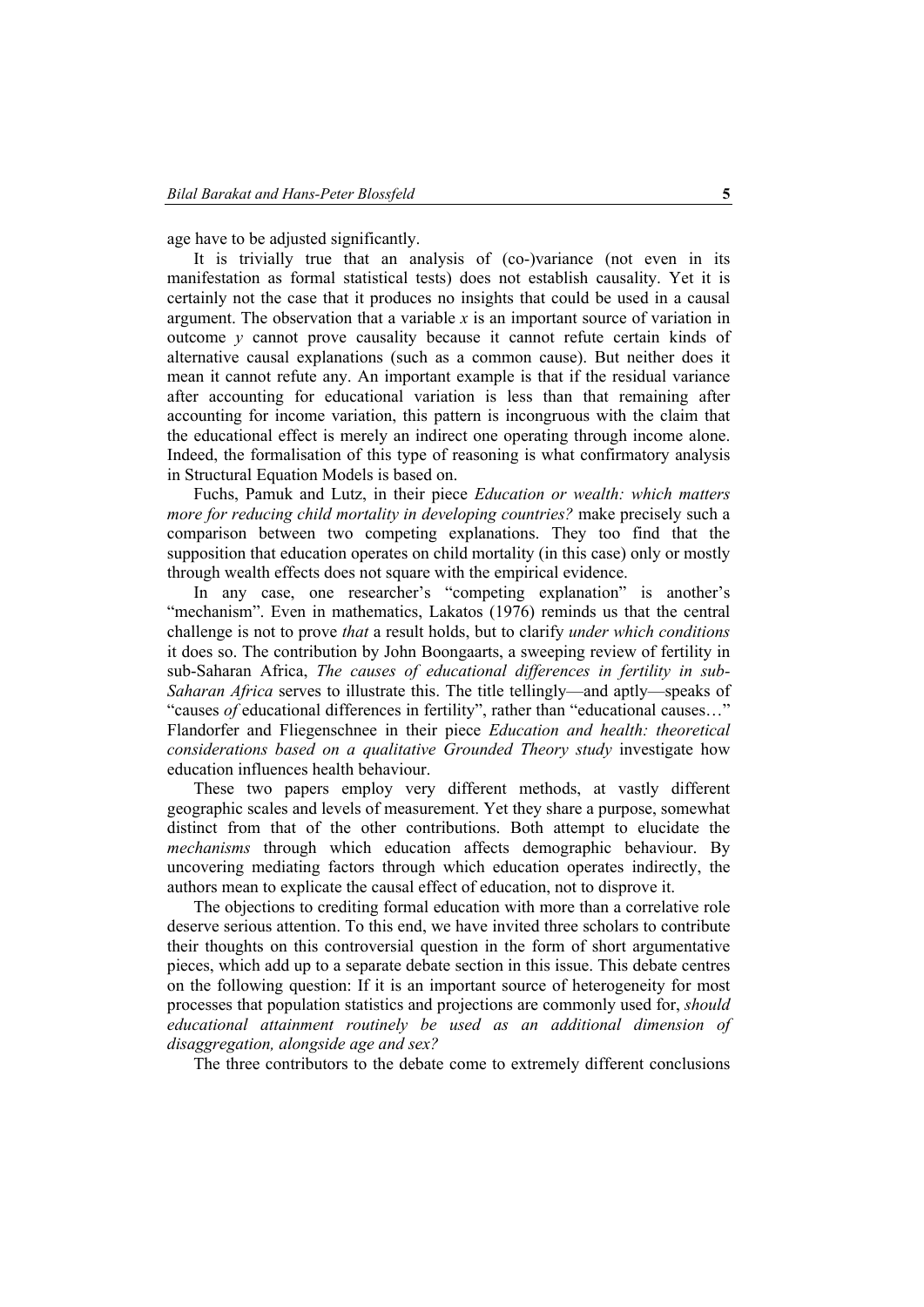on these questions. They are Wolfgang Lutz, whose research groups at the International Institute of Applied Systems Analysis (IIASA) and the Vienna Institute of Demography (VID) have a long record of injecting educational considerations into demographic research and debates, Harvey Graff, who has long warned of the dangers of reifying formal educational attainment, and Alaka Basu, whose extensive demographic fieldwork has put her face to face with both the promises and limitations of education.

To seek out the sources of their disagreement, to what extent it arises from different assumptions, interpretations of the evidence, or of the question, is an enlightening exercise.

On the one hand, the very fact the proposal is controversial may be viewed as an argument against it. Indeed, heated debates around its adoption may distract from any benefits such adoption may otherwise offer. On the other hand, many innovations we take for granted today met initial resistance or even ridicule, and pushing the boundaries of a discipline further necessarily requires moving beyond the existing consensus.

Partly, the disagreement revolves around the question: how much does it matter whether education 'causes' the demographic heterogeneity we often observe, or whether it is merely a signal—as long as it is a strong, consistent signal? If all we wanted to extract from a causal relationship were the assurance that education will *remain* such a signal in the future, we would be committing a fallacy; for in the social realm, even truly causal relationships are always contingent on contextual conditions that may change and render the effect inoperative at a future point in time.

The demands on a causal connection between education and demographic processes, or vice-versa, are rather different if we wish to use its counterfactual implications for the purpose of evaluating or designing policy.

A case in point are the datasets of reconstructed and projected populations by age, sex and educational attainment prepared at the International Institute of Applied Systems Analysis (IIASA). These data cover 120 countries for the period 1970–2050 and are freely available both from the IIASA website and the World Bank's education database (see the back page in this issue).

This disaggregation has already proven its value. Based on these reconstructions, it is possible to show that the changing educational composition of the population makes a significant difference to projected levels of old-age disability (Sanderson and Scherbov 2010), for example, and calls into question many policy conclusions based on the assumption that in terms of elderly people, there will be "the same, only more of them" in the future. These datasets do not, of course, only represent a disaggregation of population by educational attainment, but conversely also a disaggregation of human capital by age. Using the age information, the positive effect of human capital on economic growth at the national level becomes much clearer (Lutz et al. 2008).

These examples demonstrate that the value of taking the demographic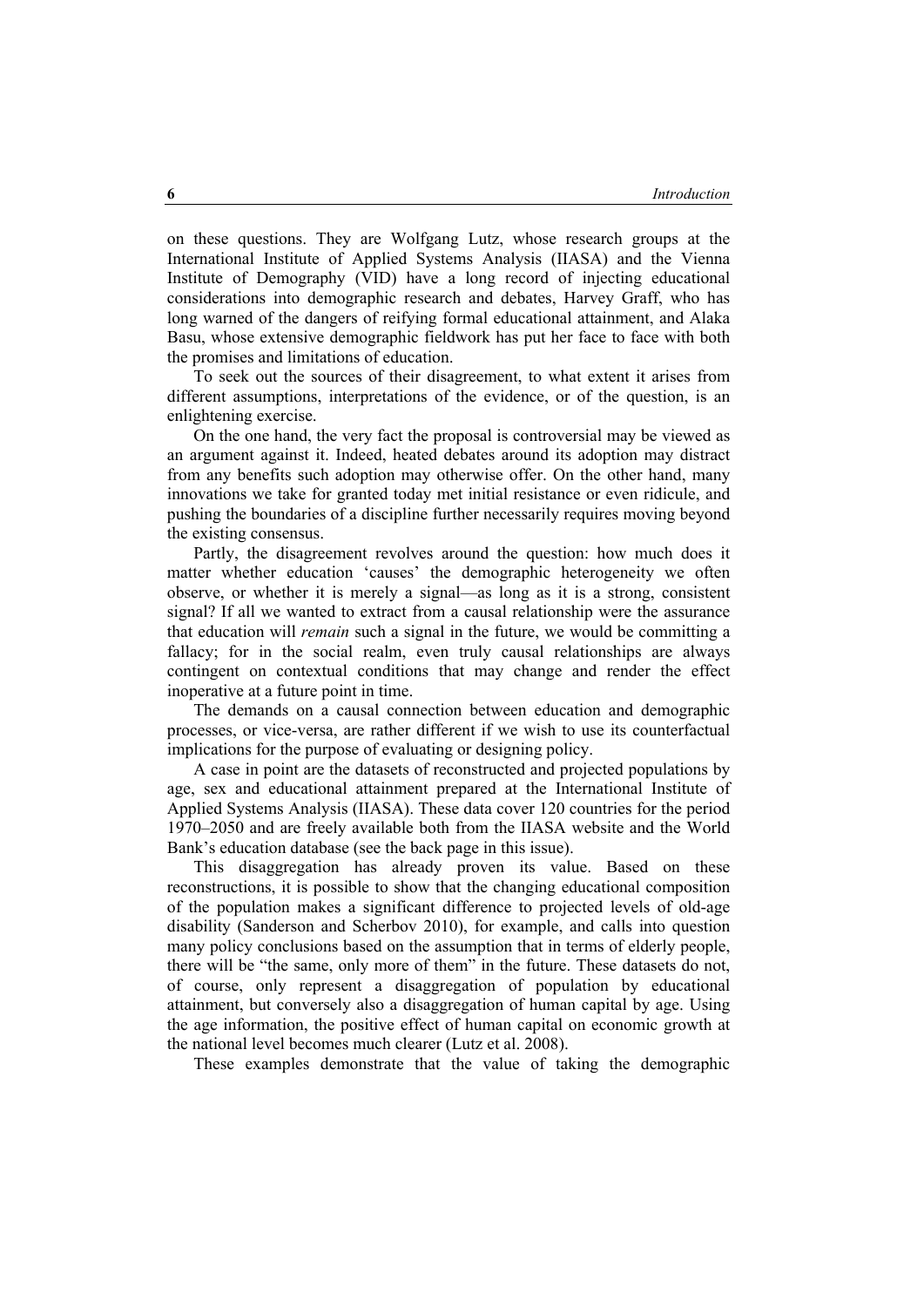composition into account when investigating questions concerning educational attainment, and the educational composition when investigating demographic phenomena, does not hinge on a strictly causal connection. What is key for many purposes is that one carries information regarding the other, information that can be exploited.

Where does this leave us?

In theorising about social phenomena, we can only achieve good simplifications after first having gone through a stage of complexification that may seem daunting and confusing at times. We should therefore not be afraid to 'muddy the waters' as we collect observations on how the education–demography link is contingent: contingent on the content, quality and audience of schooling, on social context, on the economic environment. The list goes on.

We do not share the pessimistic view that no new insights can be gained from building a stockpile of such research, even if by itself some of the pieces may be largely descriptive. Ethnographers begin by collecting 'rich descriptions' of their phenomenon of study; for educational researchers and demographers interested in social reality at the aggregate, rather than individual, level, such a rich description must emerge from observing patterns in statistical data, rather than the direct observation of people.

At the same time, there are some 'low hanging fruit' waiting to be picked. That is to say: research areas that are under-explored but where it can clearly be seen that a demographic perspective can readily illuminate a number of educational policy issues without significant technical problems. One example relevant to developing countries might be the formalisation and quantification of the fact that—where the educational fertility gradient is negative—the education of the average child's parents grows more slowly than the education of the parental cohort as a whole. An example closer to current concerns in many industrialised countries relates to the observed lack of teachers from ethnic minorities that could serve as a role model to under-performing students with an immigrant background. The problem is of course that the recruitment of minority teachers is constrained both by the typically younger age profile of immigrant and ethnic minority populations, and the very legacy of educational deficits. In particular, it may not be possible to make the diversity among teachers representative of that among their students without a massive *over*-recruitment of ethnic minority students into teacher training, relative to their share among qualified young adults. Suitable projections could provide much-needed insights at which point such constraints may begin to slacken.

We hope that this special issue will encourage demographers and educational researchers alike to take the Demography of Education into account in their thinking so that in the future, issues such as those mentioned above no longer fall between the cracks but on the contrary, are tackled from both sides.